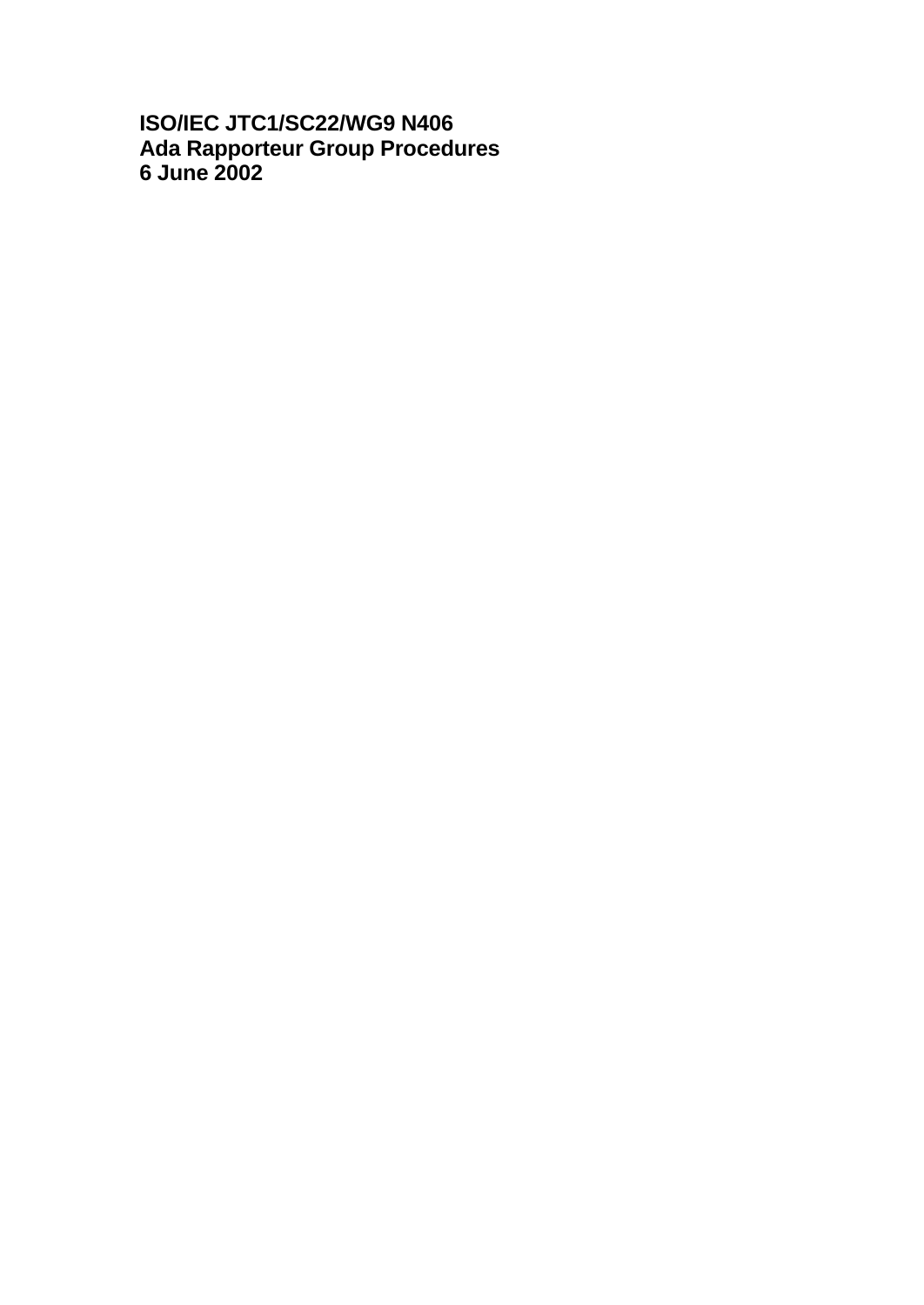# **ADA RAPPORTEUR GROUP PROCEDURES**

These Procedures were approved by the ARG on October 5, 2001, and are based on the Procedures approved by the ARG on November 1, 1995.

# **1. Purpose of the Ada Rapporteur Group**

The Ada Rapporteur Group (ARG) is a subgroup of ISO/IEC JTC1/SC22/WG9, the JTC1 Working Group for Ada. The ARG has the following duties:

- Serve as an advisory group for the project editors of ISO/IEC 8652 and ISO/IEC 18009.
- Support the SC22 defect and interpretation process by drafting publicly available responses to Defect Reports on ISO/IEC 8652 and ISO/IEC 18009.
- Draft text for proposed clarifications, corrections and changes to those two standards and others as assigned by WG9.
- Recommend strategies for extensions of the Ada language and libraries and prescription of conformity and optionality via the use of corrigenda, amendments, secondary standards, technical reports and informative materials.
- Coordinate with other organizations to promote uniform implementation of the Ada standard and appropriate usage of Ada in other standards.

Language proposals originating in other Rapporteur Groups of WG9 will be referred to the ARG for disposition in the same manner as suggestions originating outside of WG9.

### *1.1 Membership*

The ARG exists from meeting to meeting of WG 9, and is reappointed at each meeting of WG 9. The membership list is proposed by the Rapporteur to the convenor of WG 9. Membership entitles a person to vote during ARG discussions and to participate in ARG letter ballots.

Members are expected to attend meetings regularly, to participate in e-mail discussions, and to vote on letter ballots.

### *1.2 Officers*

The convenor of WG 9 designates officers from the membership of the ARG. The officers are:

Rapporteur The Rapporteur (also known informally as Chair) is responsible for scheduling, setting agendas for, and conducting meetings. The Rapporteur is also responsible for conducting letter ballots,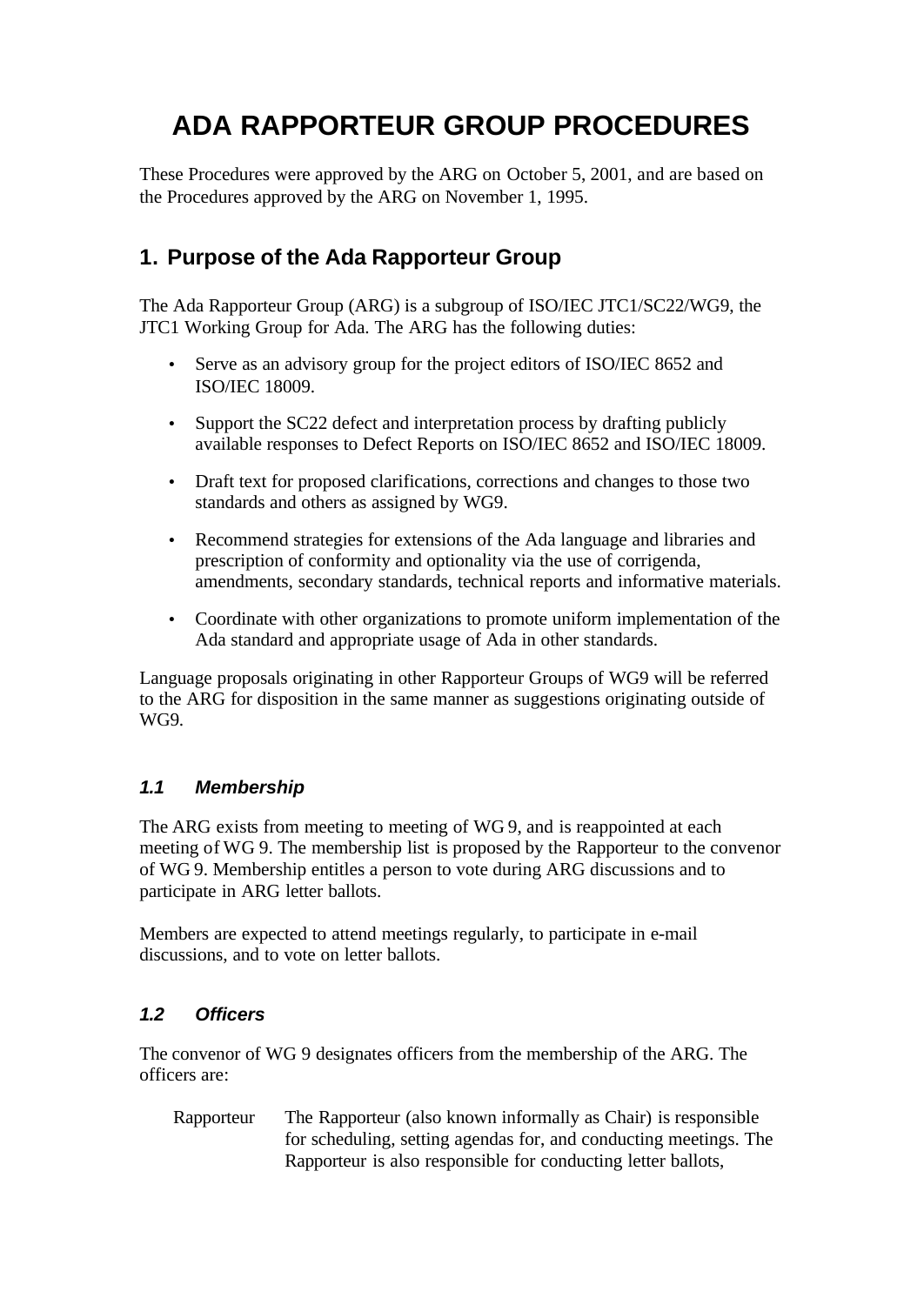editorial reviews, and other business of the ARG, along with specific responsibilities outlined in these Procedures.

Editor The Editor is responsible for administrative tasks related to the processing of commentaries, including initial classification, making editorial changes, and maintaining the publicly available versions, along with specific responsibilities outlined in these Procedures.

### *1.3 Meetings*

The ARG meets two or three times a year; location and dates will be determined as appropriate, striking a balance between meeting in Europe and the US.

Non-members may attend the meetings upon invitation; their active participation is at the discretion of the Rapporteur.

# **2. Processing Language Comments**

Comments on the Standard are sent to WG 9, SC 22, or preferably by electronic mail to ada-comment at ada-auth.org, following the comment format specified in the Reference Manual.

The ARG deals only with Ada commentaries, not individual comments per se. An Ada commentary contains all information relevant to the point addressed by a language comment, including any recommended action to be taken on the point, the rationale for the recommendation, all written comments relevant to the topic of the commentary, and a history of the commentary's processing. The commentary also provides summary information that can be published.

The ARG editor initially processes received comments. If the comment pertains to any existing language commentaries, the comment is associated with them. If the comment is completely irrelevant (it is an advertisement, a request for help with homework, a comment on the Americans with Disabilities Act, the American Dental Association, or any other ADA, etc.) it is discarded. Otherwise, a new commentary is created to deal with the new topic. Each new commentary is assigned a unique number for identification, and is given a provisional classification (the classes are described in Section 3).

If the Editor, in consultation with the Rapporteur, determines that a comment was satisfactorily answered by e-mail, has insufficient information, or is of interest to only a tiny minority of users, the commentary is given a status of *Received No Action*. Such commentaries will not be considered by the ARG. 10% of the ARG membership (minimum 2 members) may request that a *Received No Action* commentary be considered by the ARG, in which case the commentary is given the *Received* status.

Otherwise, the new commentary is given the *Received* status and will be considered by the ARG at an upcoming meeting.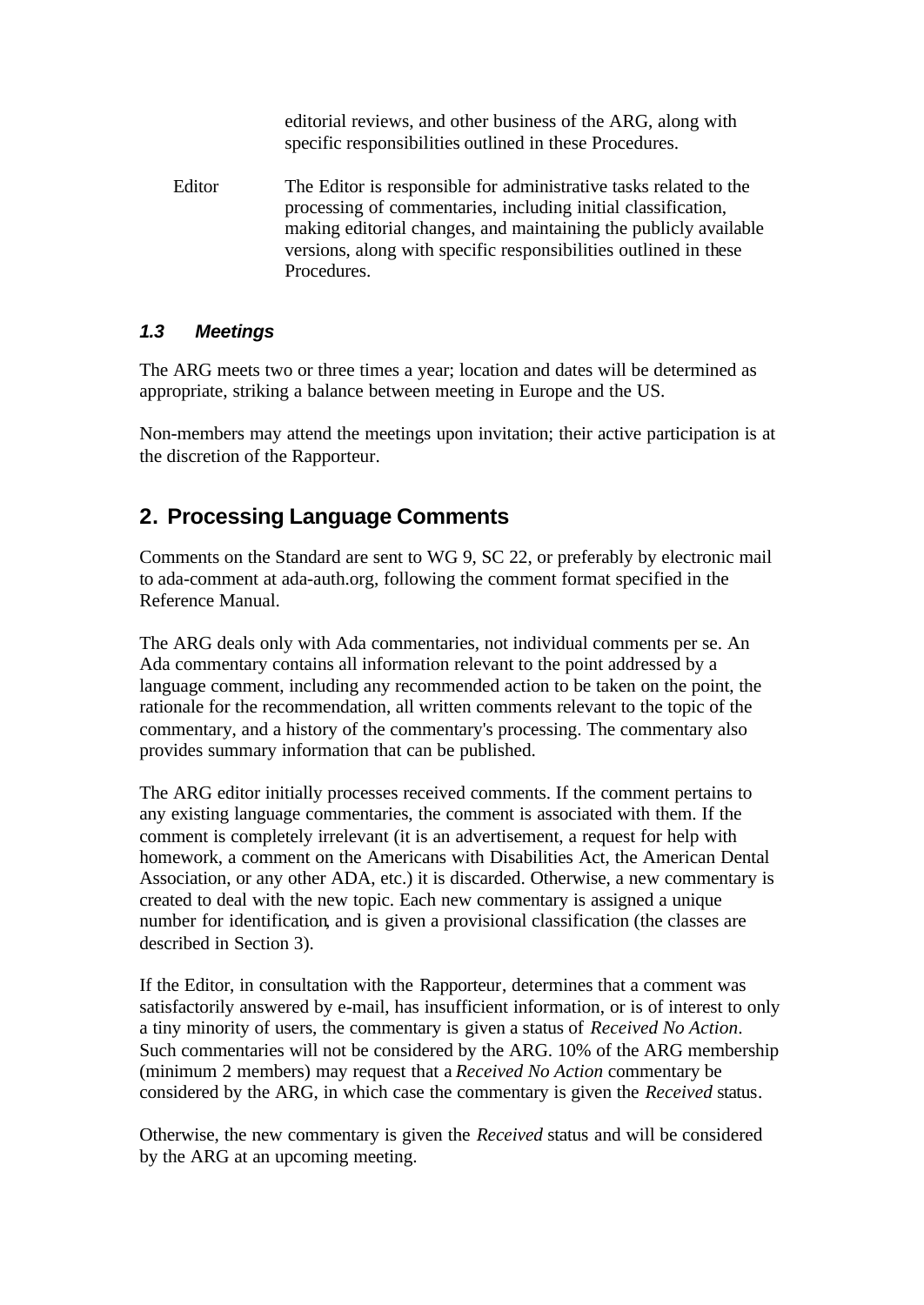ARG consideration of a commentary has been completed when the commentary is either accepted or classified as requiring no further action. The ARG disposition of a commentary is determined by a 2/3 vote of members present at an ARG meeting; the Rapporteur and Editor each may vote.

After the ARG has approved a commentary, an ARG member may request a letter ballot (even if the commentary is approved unanimously). Letter ballots allow for further discussion and consideration of a proposed action before it is final. If a letter ballot is requested, the commentary is circulated among the ARG for consideration after the ARG meeting and a second vote is taken by mail; the commentary is approved if 2/3 of members responding to the ballot vote in favor of it. If there are any negative votes, however, those members voting negatively are given an opportunity to argue their case at the next meeting. This procedure is followed to give a maximum opportunity to achieve consensus, and to ensure that any potential errors are given appropriate attention. Disapproval of a letter ballot means the commentary is subject to further discussion and vote at the next ARG meeting.

The Rapporteur may at his/her discretion call for a letter ballot on draft commentaries prior to any discussion of the commentary at a meeting to shorten the process for issues that are either non-controversial or deemed sufficiently discussed by electronic mail exchanges. A request by any member of the ARG for discussion of such a commentary at a meeting shall be honored; in this case, the commentary shall not be forwarded to WG 9, until a vote at a meeting has taken place.

After the ARG has approved a commentary (but prior to conducting any requested letter ballot), a draft of the approved ARG position is prepared and published (on the ada-auth web site) for editorial review and comment. (At the Rapporteur's discretion, non-members may be invited to comment as well.) Editorial comments are due three weeks after the draft has been sent out for review. Comments are incorporated into the draft at the discretion of the Rapporteur. Substantive changes are recirculated for further editorial review. If new issues are raised during the editorial review, further discussion of the commentary may take place. Upon completion of the editorial review and any letter ballot, approved commentaries are forwarded to WG 9 for action. (Commentaries approved by an ARG meeting, but subject to a subsequent letter ballot may be forwarded provisionally for consideration by WG 9; such commentaries are not considered by WG 9 if they fail the letter ballot.)

If a commentary is approved by WG 9, WG 9 may request that the ARG produce a Technical Corrigendum and Defect Report in accordance with ISO format and rules for further handling by WG-9. Generally, WG 9 will request these documents for a group of commentaries at one time. Absent such a request, the approved commentary requires no further action by the ARG. If it is not approved, it is returned to the ARG for further consideration.

### **3. Classification and Status of Language Commentaries**

Language commentaries are categorized as shown below. The purpose of the classification is to distinguish among the following points: is a change to the text of the Standard desirable? Should the recommendation affect the status of validated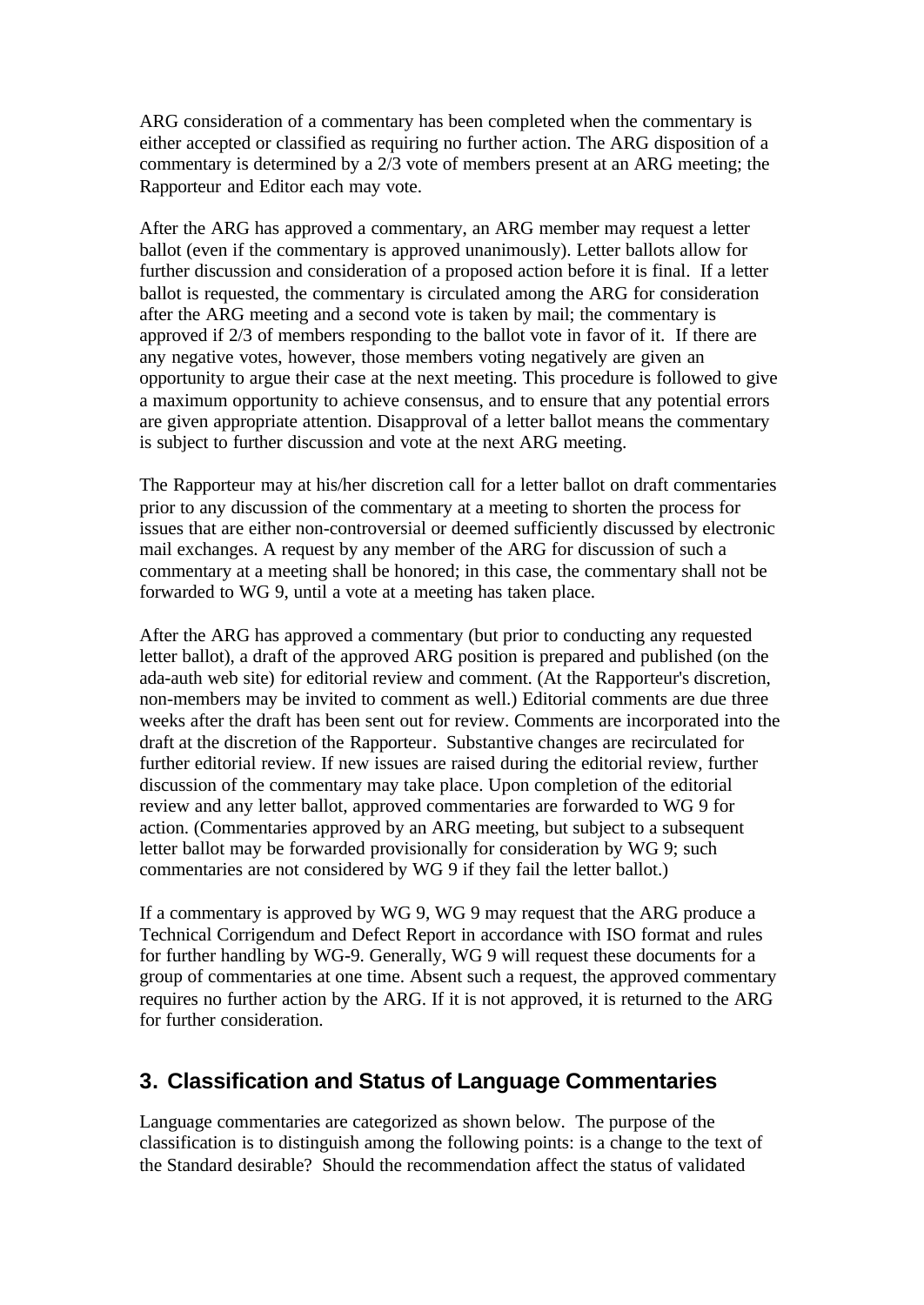compilers? Is the commentary one that can be deferred until the Standard is undergoing a general revision?

- Presentation Non-technical revisions to the Standard, typographical errors, improvements to examples or notes, etc. are included in this class. No decision proposed here affects the status of any validated compiler. Pathology Detailed resolution is not thought to have any benefit to Ada users. The ARG strongly recommends that no validation test depend on commentaries in this class. Confirmation The point raised in the commentary can be resolved by direct reference to the Standard. Many commentaries of this class are not considered to be of general interest. Ramification The point raised in the commentary can be resolved by referring to
- the Standard; the conclusion is unexpected or the reasoning justifying the conclusion is not obvious. Commentaries of this class are considered to be of general interest and should be published widely.

#### Binding Interpretation

Although the wording of the Standard may be unclear, inconsistent, or incorrect, the intent is considered clear. Changes to the Standard should be made to forestall confusion in the future; these usually will be published as a Technical Corrigendum. Commentaries in this class will generally be published widely.

#### Non-binding Interpretation

The recommended interpretation can, but need not, be obeyed by validated compilers. The recommendation is likely to be incorporated in the next revision of the Standard. Commentaries are placed in this class when it is considered unreasonable to force implementations to conform to the recommended interpretation, but the usability of Ada is increased if implementations do conform to it. Commentaries in this class will be published widely.

- Amendment A comment proposes a change to the Standard. Such proposals are developed for possible inclusion in the next revision of the Standard. Development of these proposals allows compilers to implement needed functionality in a consistent way, fostering portability of Ada applications. Commentaries in this class will be published widely.
- Correction A comment proposes a change to a commentary previously approved by WG 9.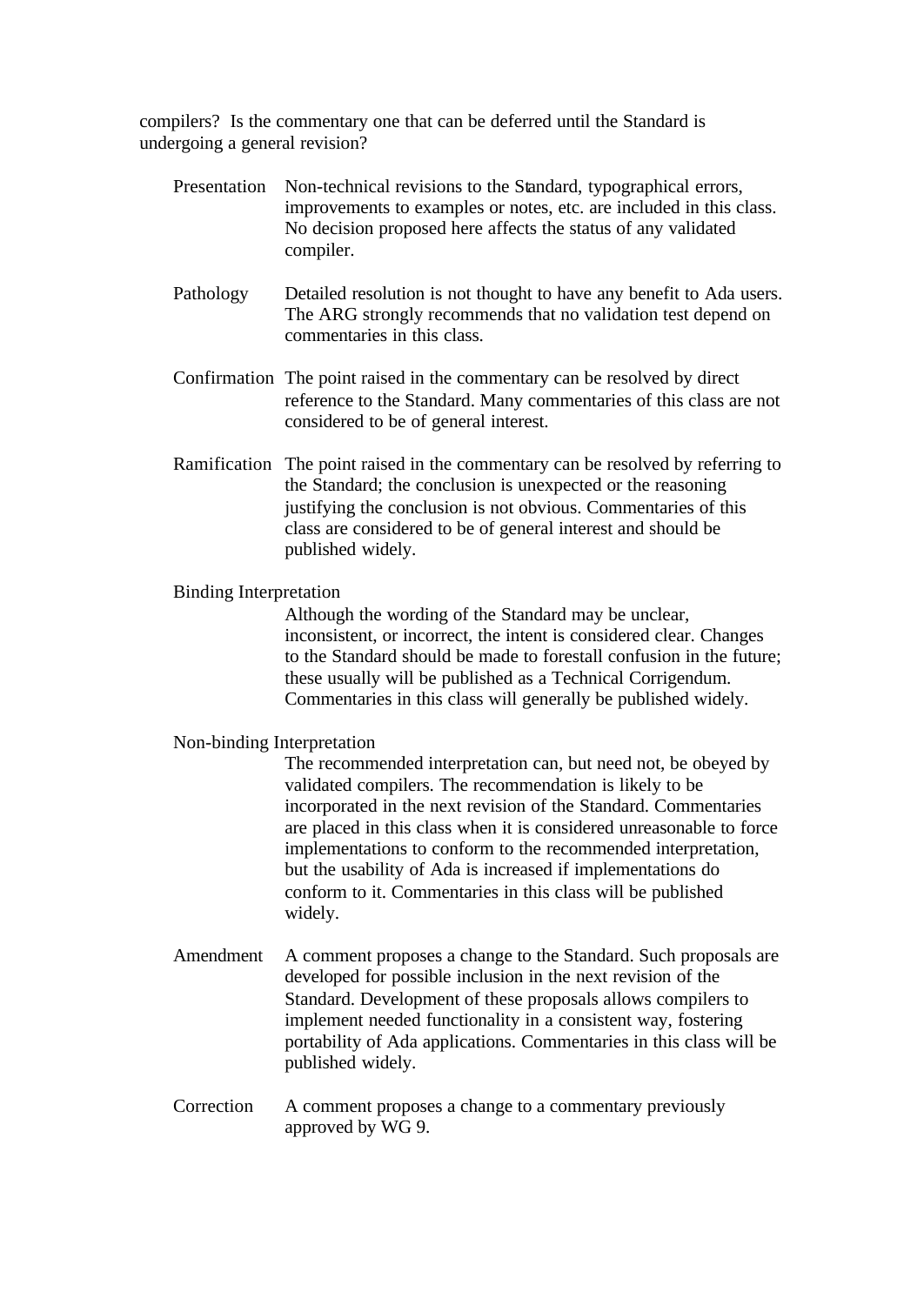In addition to its classification, a language commentary is tracked according to its processing status:

Received No Action

A comment has been received that is not relevant to an existing commentary, so a new commentary is created together with a provisional classification. The comment is deemed answered satisfactorily by e-mail discussion, is of little interest to Ada users, or (for an amendment) does not contain a proposal. Commentaries in this class will not be considered by the ARG. A commentary in this class will be changed to the *Received* status (and thus be considered by the ARG) at the request of 10% of the ARG's membership. Only commentaries not considered at any ARG meeting can have this status; once a commentary is considered at an ARG meeting, it must have another status.

- Received A comment has been received that is not relevant to an existing commentary, so a new commentary is created together with a provisional classification of the point addressed by the comment. A classification is provisional until approved by the ARG. The purpose of a provisional classification is to help direct attention to those comments that present potentially substantive points. In particular, subsequent discussion of a comment initially classified *as binding interpretation* might result in its classification as *ramification* or *confirmation*.
- Work Item Preliminary analysis of the commentary has been performed. The commentary is ready to be placed on the agenda for a ARG meeting.
- Deleted A commentary has been deleted, generally because it has been combined with another commentary.
- No Action No further action is needed on a commentary, because the ARG has agreed that no action is required or desirable. This status differs from *Received No Action* as the ARG has considered the commentary and voted this status, while *Received No Action* is determined by the Editor and Rapporteur alone.

#### ARG Approved

This category reflects the disposition of a commentary at the ARG level. Approved commentaries are forwarded for further action by WG 9.

#### WG 9 Approved

This category reflects action by WG 9 on commentaries that have been approved by the ARG. If a commentary is not approved, it is returned to the ARG as a work item. WG 9 may give provisional approval to a commentary, meaning that all parts of the